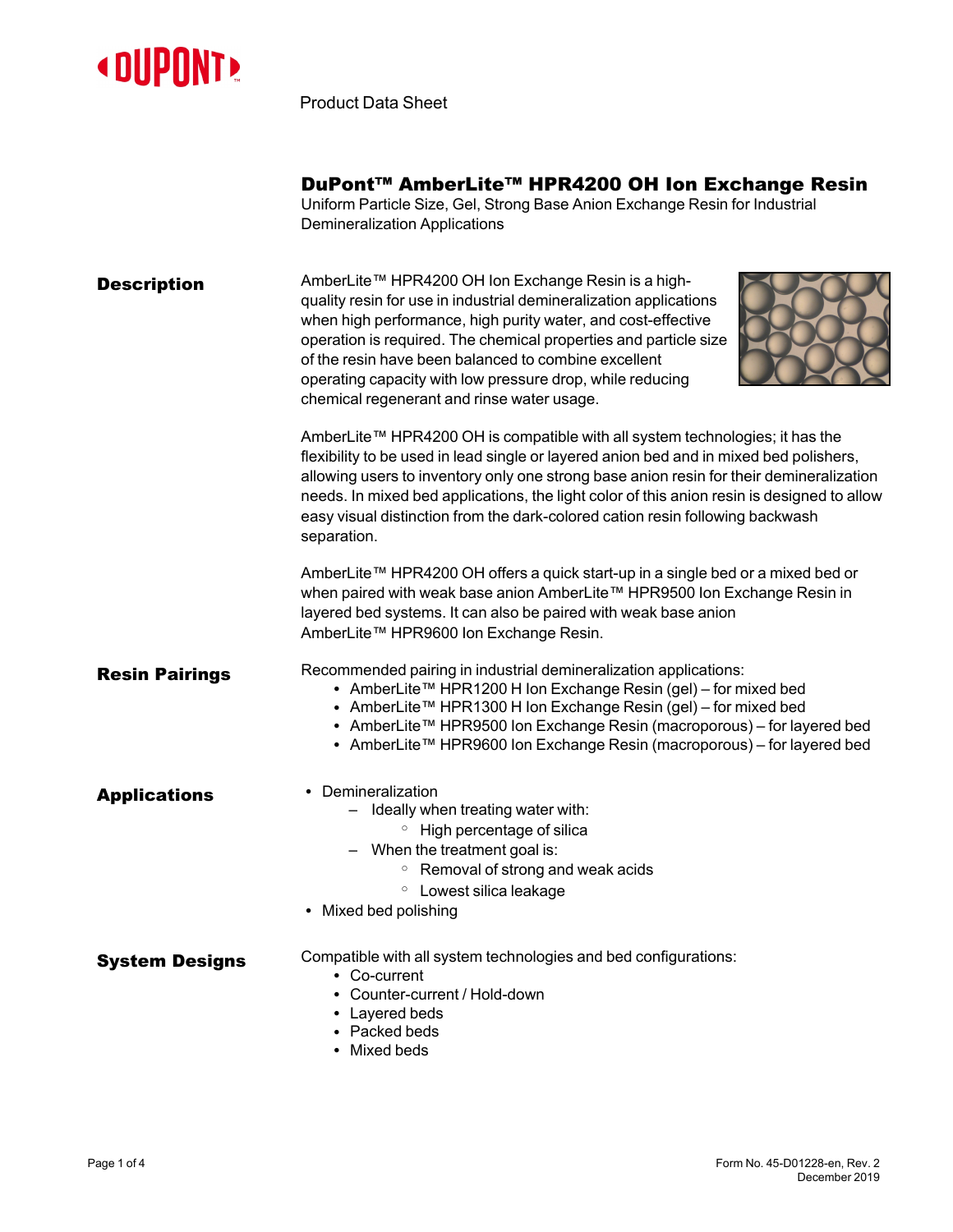## Historical Reference

DuPont™ AmberLite™ HPR4200 OH Ion Exchange Resin has previously been sold as DOWEX MARATHON™ 4200 OH Ion Exchange Resin.

| <b>Typical Properties</b> | <b>Physical Properties</b>                                                                                                                              |                                      |  |
|---------------------------|---------------------------------------------------------------------------------------------------------------------------------------------------------|--------------------------------------|--|
|                           | Copolymer                                                                                                                                               | Styrene-divinylbenzene               |  |
|                           | Matrix                                                                                                                                                  | Gel                                  |  |
|                           | <b>Type</b>                                                                                                                                             | Strong base anion, Type I            |  |
|                           | <b>Functional Group</b>                                                                                                                                 | Trimethylammonium                    |  |
|                           | Physical Form                                                                                                                                           | Yellow, translucent, spherical beads |  |
|                           | <b>Chemical Properties</b>                                                                                                                              |                                      |  |
|                           | Ionic Form as Shipped                                                                                                                                   | OH-                                  |  |
|                           | <b>Total Exchange Capacity</b>                                                                                                                          | $\geq$ 1.00 eq/L (OH $\cdot$ form)   |  |
|                           | <b>Water Retention Capacity</b>                                                                                                                         | $60.0 - 66.0\%$ (OH $\cdot$ form)    |  |
|                           | Ionic Conversion                                                                                                                                        |                                      |  |
|                           | OH-                                                                                                                                                     | $\geq 95\%$                          |  |
|                           | Particle Size <sup>§</sup>                                                                                                                              |                                      |  |
|                           | <b>Particle Diameter</b>                                                                                                                                | $730 \pm 50$ µm                      |  |
|                           | Uniformity Coefficient                                                                                                                                  | $\leq 1.25$                          |  |
|                           | $<$ 300 µm                                                                                                                                              | $\leq 0.3\%$                         |  |
|                           | $>850 \mu m$                                                                                                                                            | ≤ 10.0%                              |  |
|                           | <b>Stability</b>                                                                                                                                        |                                      |  |
|                           | <b>Whole Uncracked Beads</b>                                                                                                                            | $\geq 90\%$                          |  |
|                           | Swelling                                                                                                                                                | $Cl^1 \rightarrow OH^1$ : 20%        |  |
|                           | <b>Density</b>                                                                                                                                          |                                      |  |
|                           | Particle Density                                                                                                                                        | 1.06 g/mL                            |  |
|                           | Shipping Weight                                                                                                                                         | 655 g/L                              |  |
|                           | <sup>§</sup> For additional particle size information, please refer to the Particle Size Distribution Cross Reference Chart<br>(Form No. 45-D00954-en). |                                      |  |
| Suggested                 | Temperature Range                                                                                                                                       |                                      |  |
| <b>Operating</b>          | OH $\cdot$ form $\ddagger$                                                                                                                              | $5 - 60^{\circ}$ C (41 - 140°F)      |  |
|                           | CI-form                                                                                                                                                 | $5 - 100^{\circ}$ C (41 - 212°F)     |  |
| <b>Conditions</b>         | pH Range                                                                                                                                                |                                      |  |
|                           | Service Cycle                                                                                                                                           | $1 - 14$                             |  |
|                           | Stable                                                                                                                                                  | $0 - 14$                             |  |

our technical representative for details.

For additional information regarding recommended minimum bed depth, operating conditions, and regeneration conditions for [mixed](https://www.dupont.com/content/dam/dupont/amer/us/en/water-solutions/public/documents/en/45-D01127-en.pdf) beds (Form No. 45-D01127-en) or [separate](https://www.dupont.com/content/dam/dupont/amer/us/en/water-solutions/public/documents/en/45-D01131-en.pdf) beds (Form No. 45-D01131-en) in water treatment, please refer to our Tech Facts.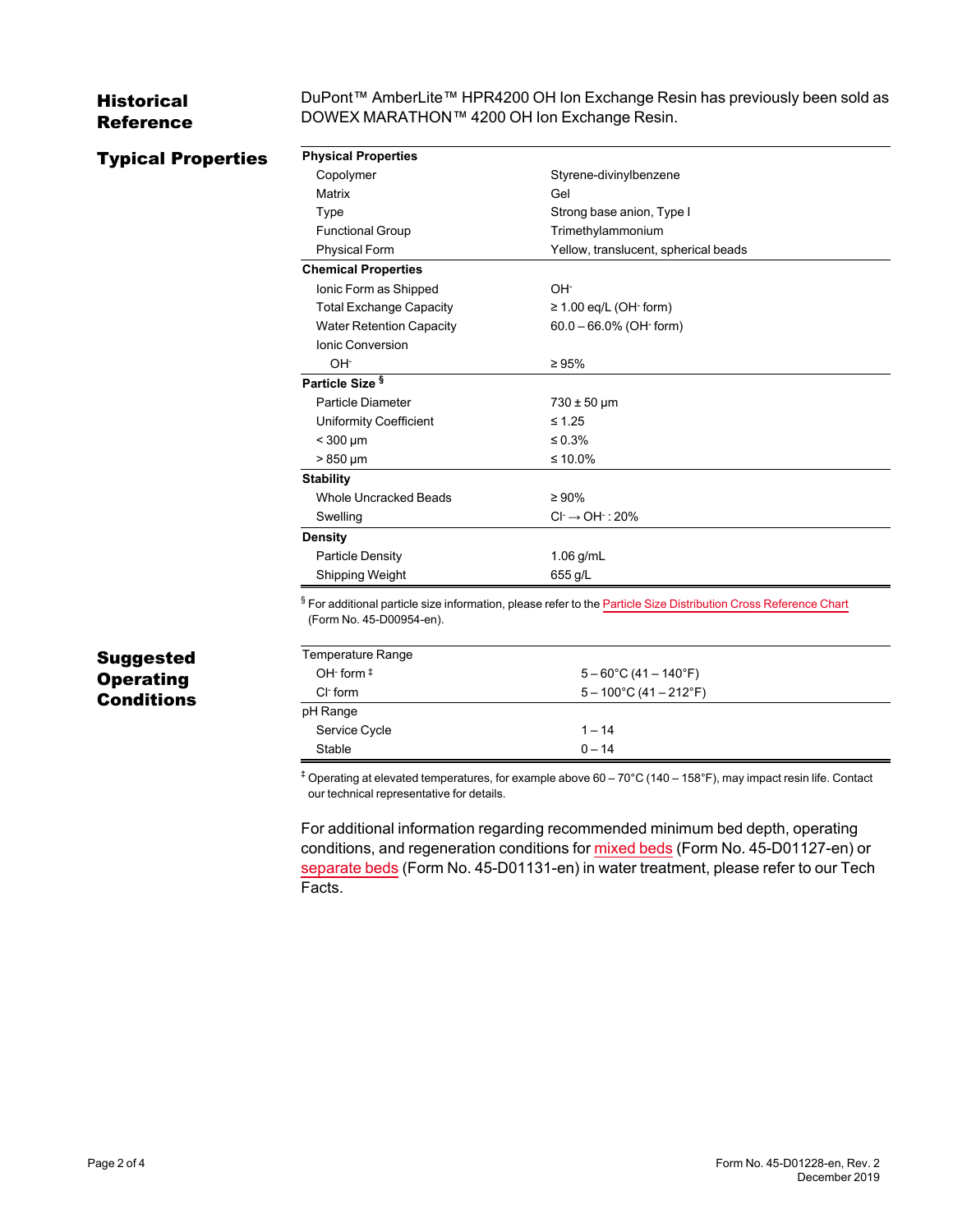## **Hydraulic** Characteristics

Estimated bed expansion of DuPont™ AmberLite™ HPR4200 OH Ion Exchange Resin as a function of backwash flowrate and temperature is shown in [Figure 1.](#page-2-0)

<span id="page-2-1"></span>Estimated pressure drop for AmberLite™ HPR4200 OH as a function of service flowrate and temperature is shown in [Figure 2](#page-2-1). These pressure drop expectations are valid at the start of the service run with clean water.

<span id="page-2-0"></span>

Product **Stewardship** DuPont has a fundamental concern for all who make, distribute, and use its products, and for the environment in which we live. This concern is the basis for our product stewardship philosophy by which we assess the safety, health, and environmental information on our products and then take appropriate steps to protect employee and public health and our environment. The success of our product stewardship program rests with each and every individual involved with DuPont products—from the initial concept and research, to manufacture, use, sale, disposal, and recycle of each product.

**Customer Notice** DuPont strongly encourages its customers to review both their manufacturing processes and their applications of DuPont products from the standpoint of human health and environmental quality to ensure that DuPont products are not used in ways for which they are not intended or tested. DuPont personnel are available to answer your questions and to provide reasonable technical support. DuPont product literature, including safety data sheets, should be consulted prior to use of DuPont products. Current safety data sheets are available from DuPont.

Please be aware of the following:

**• WARNING:** Oxidizing agents such as nitric acid attack organic ion exchange resins under certain conditions. This could lead to anything from slight resin degradation to a violent exothermic reaction (explosion). Before using strong oxidizing agents, consult sources knowledgeable in handling such materials.